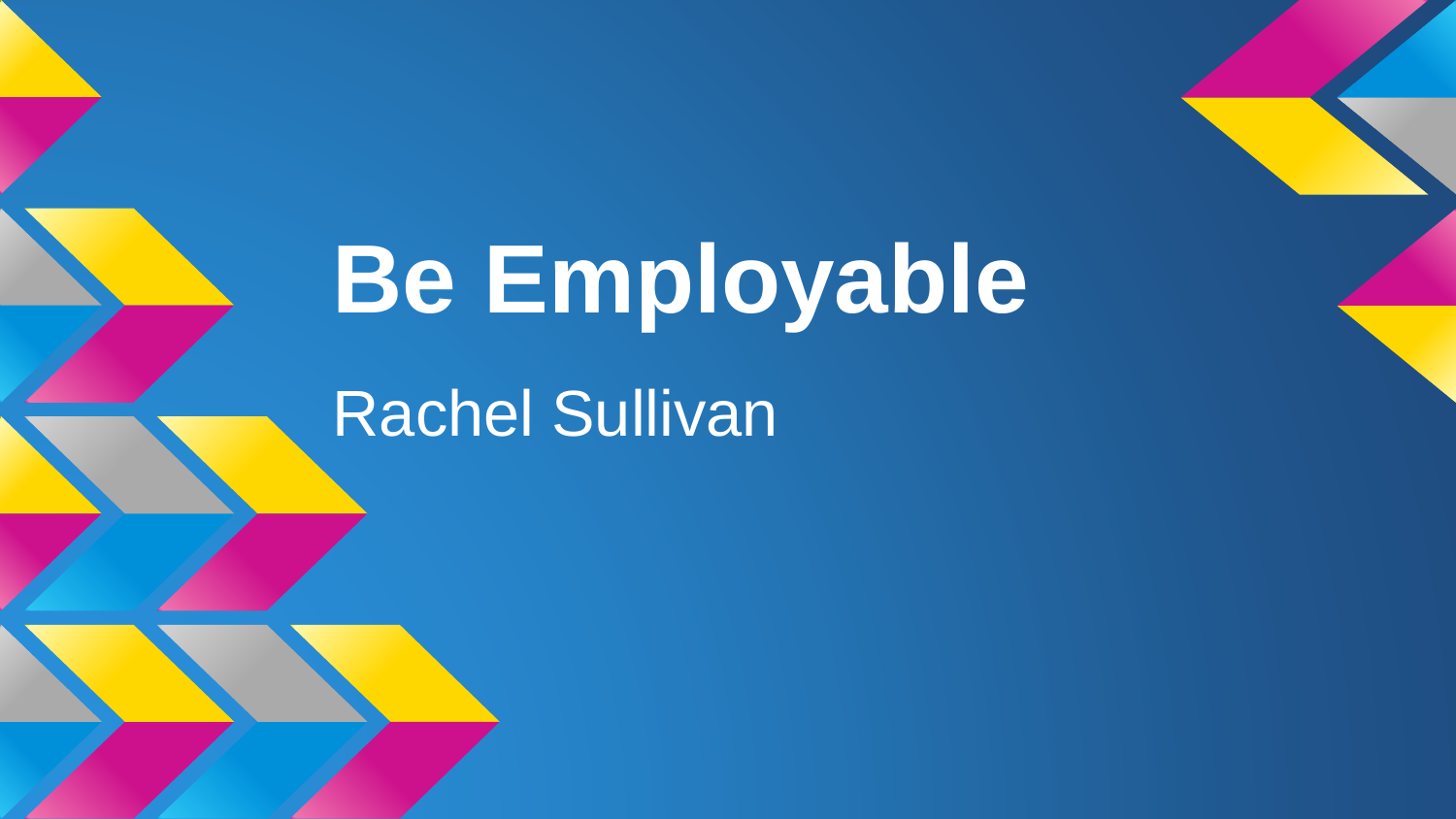## My Background

#### **Majors: Government & Politics, Economics**

### **Minor:** International Development & Conflict Management

Junior standing during internship period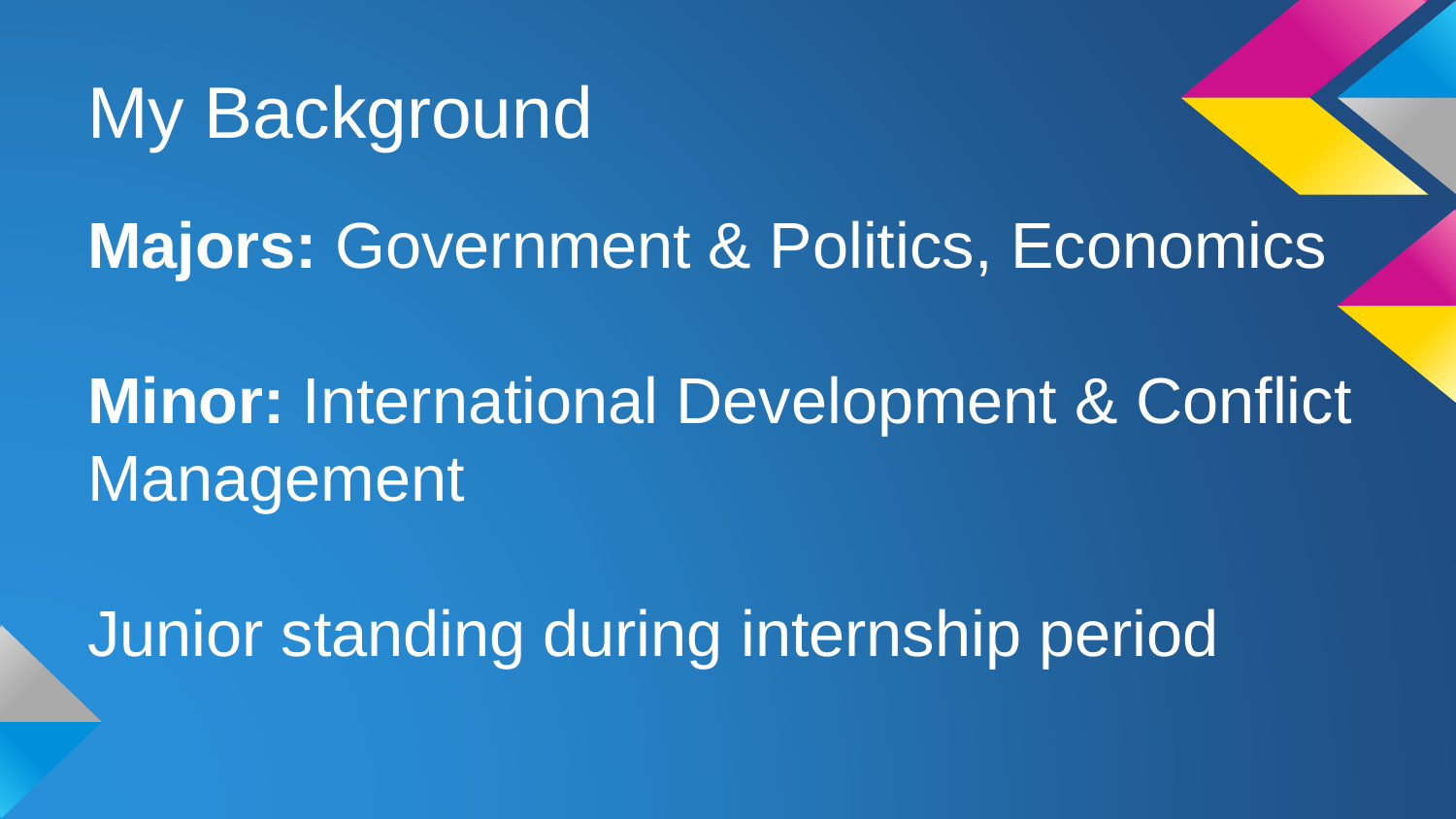## The Internship

### U.S. Department of State, Office of Multilateral Trade Affairs

## 2201 C St. NW, Washington, DC 20520

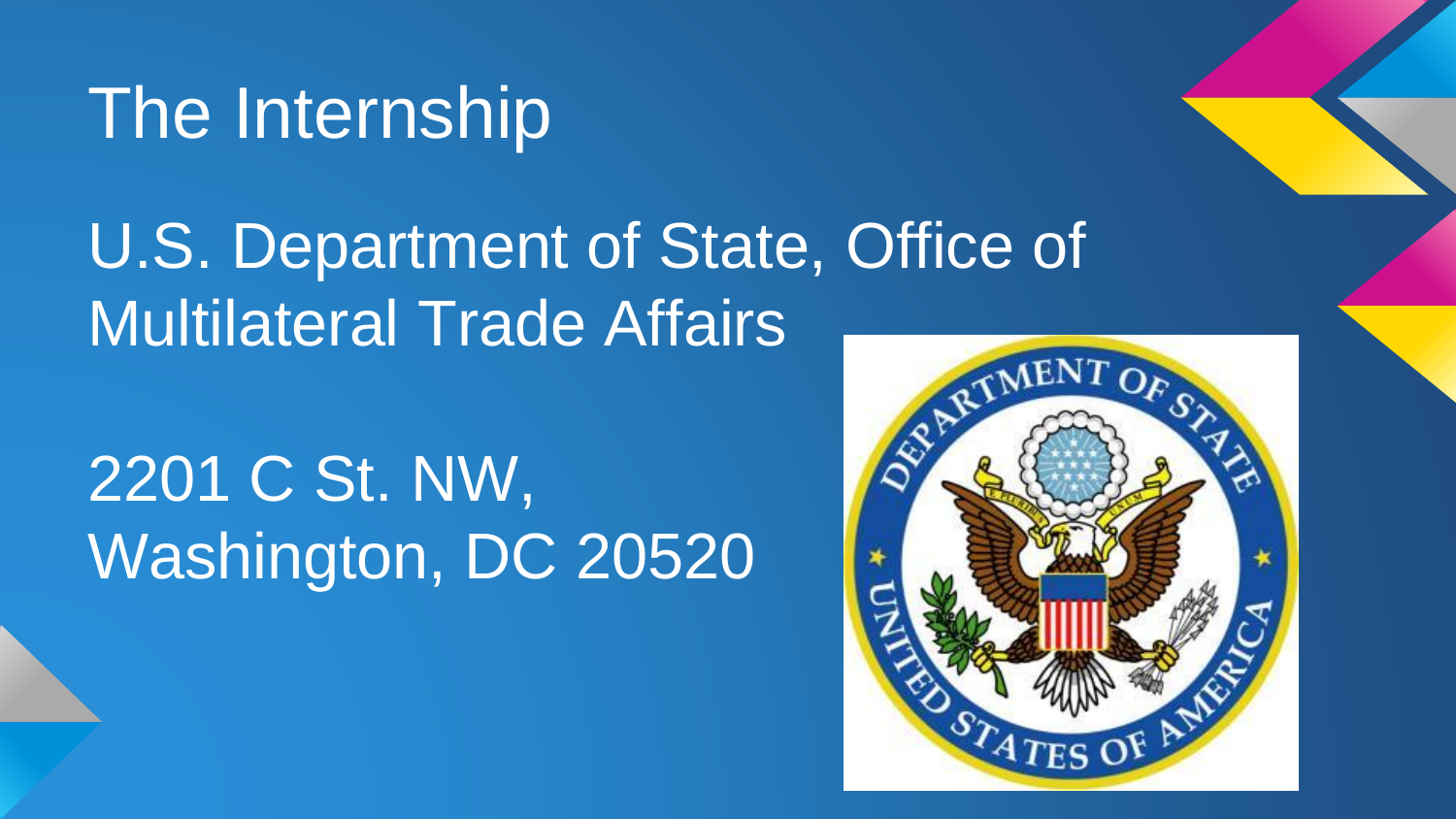#### Multilateral Trade Affairs: Mission

*"Leads the State Department's trade policy activities in multilateral institutions, including the WTO and OECD. It provides technical expertise in regional and bilateral trade negotiations including labor, environment, services, government procurement, customs trade remedies, and trade capacity building. MTA also supports bilateral WTO negotiations and U.S. Trade programs"*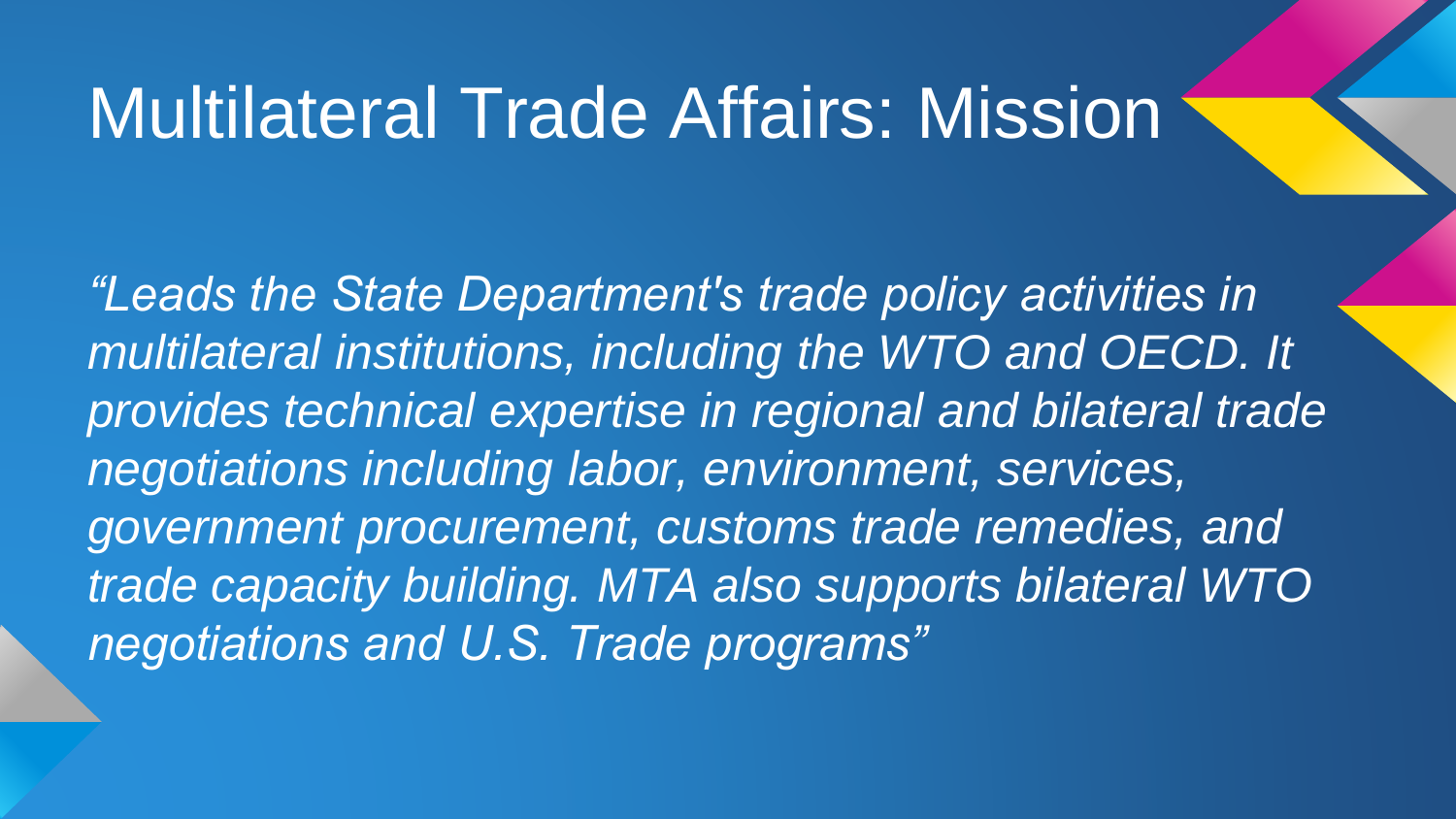### Intern Responsibilities

- Conduct targeted research as required on trade agreements, violations, and accessions
- Have knowledge of Generalized System of Preferences, Government Procurement and current trade agreements
- Maintain website and databases
- Compose memos on current events and policy
- **Attend related lectures and meetings (Brookings,** Congress)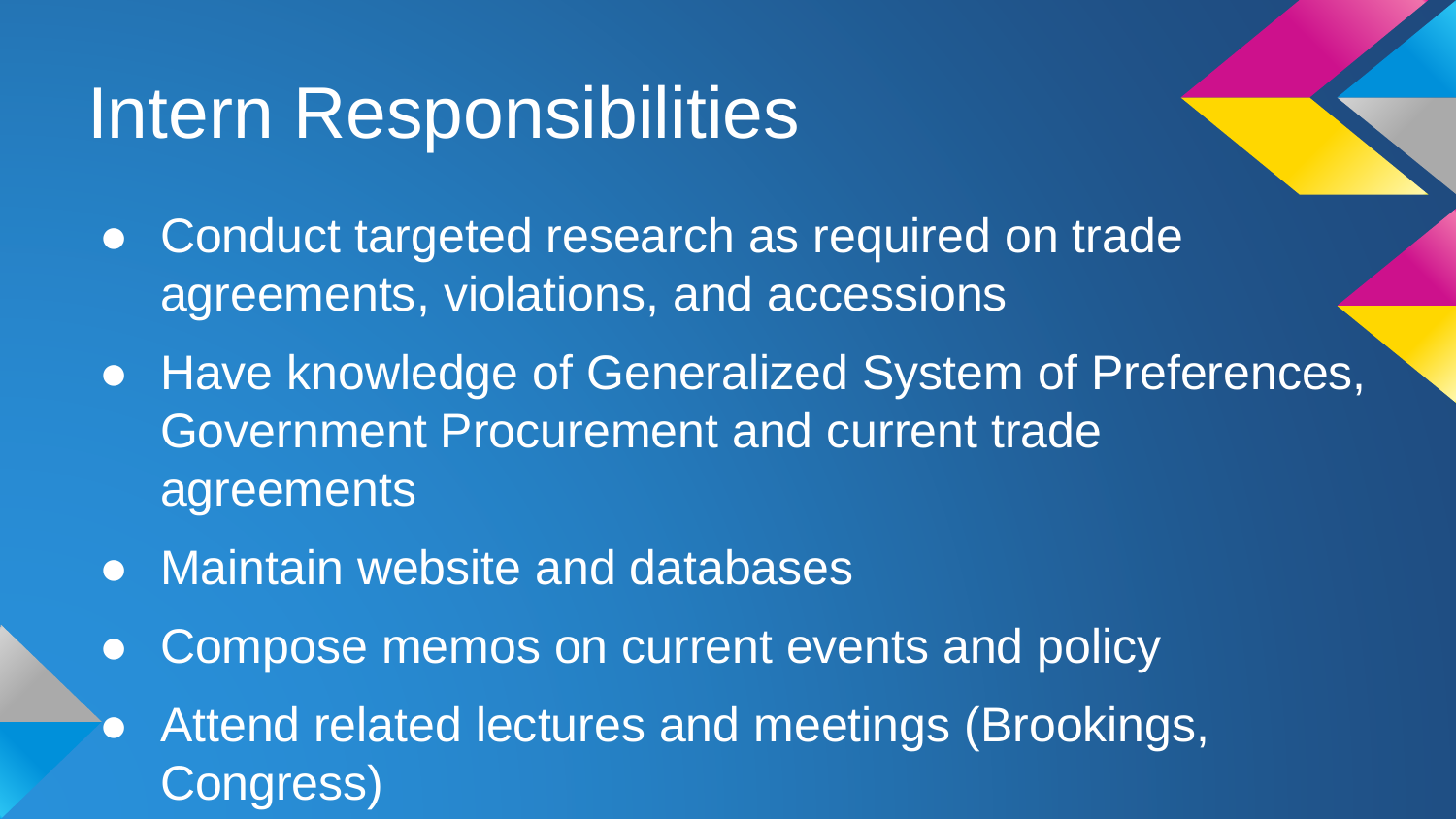#### **Requirements**

Major: GVPT, ECON or any international/ foreign policy concentration or minor

Skills: Microsoft Office (esp. Excel)

Requires a security clearance & background check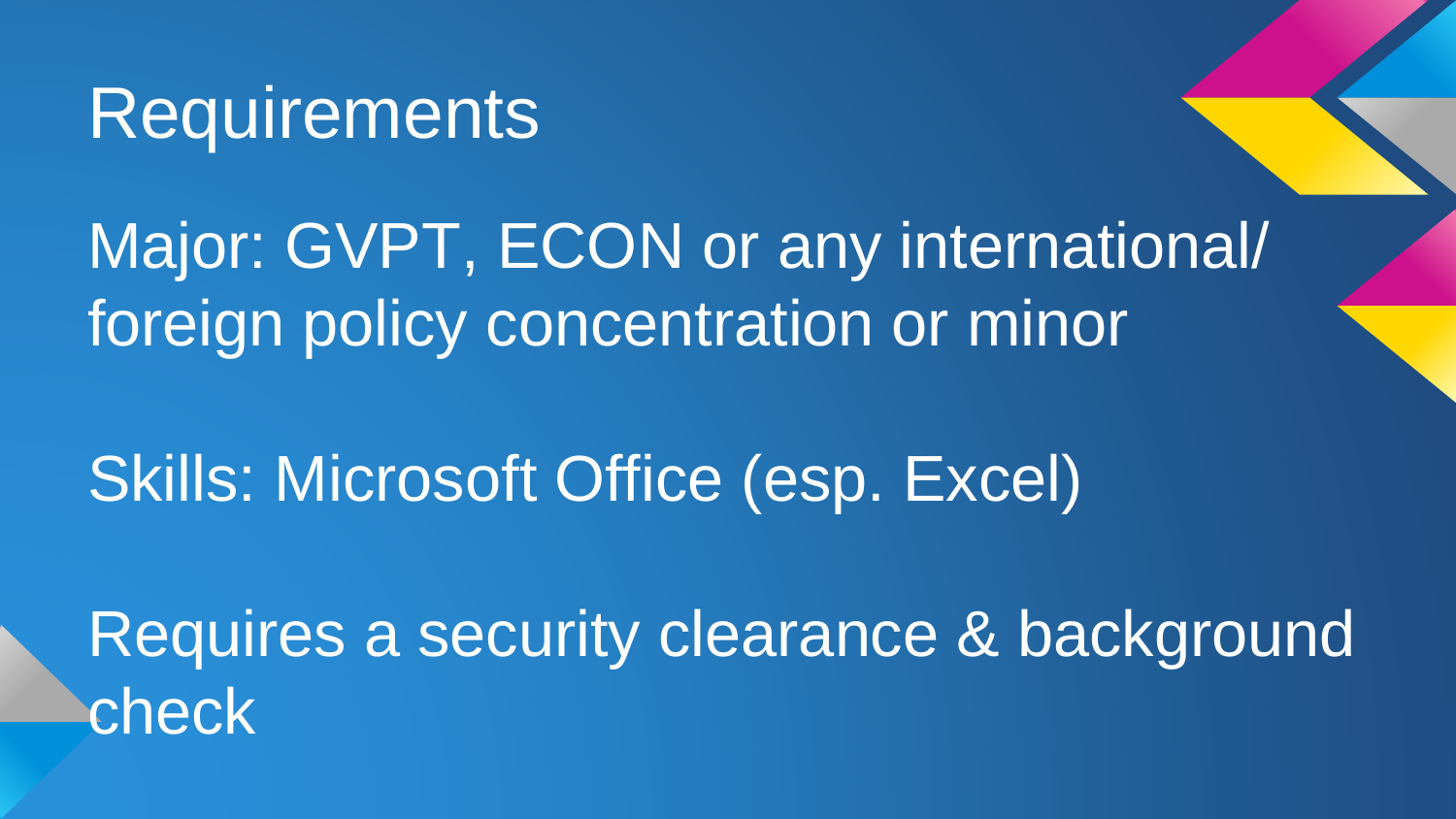### Skills Learned

● How to deal with privileged information

- How to write a succinct and effective memo
- How to conduct *targeted* research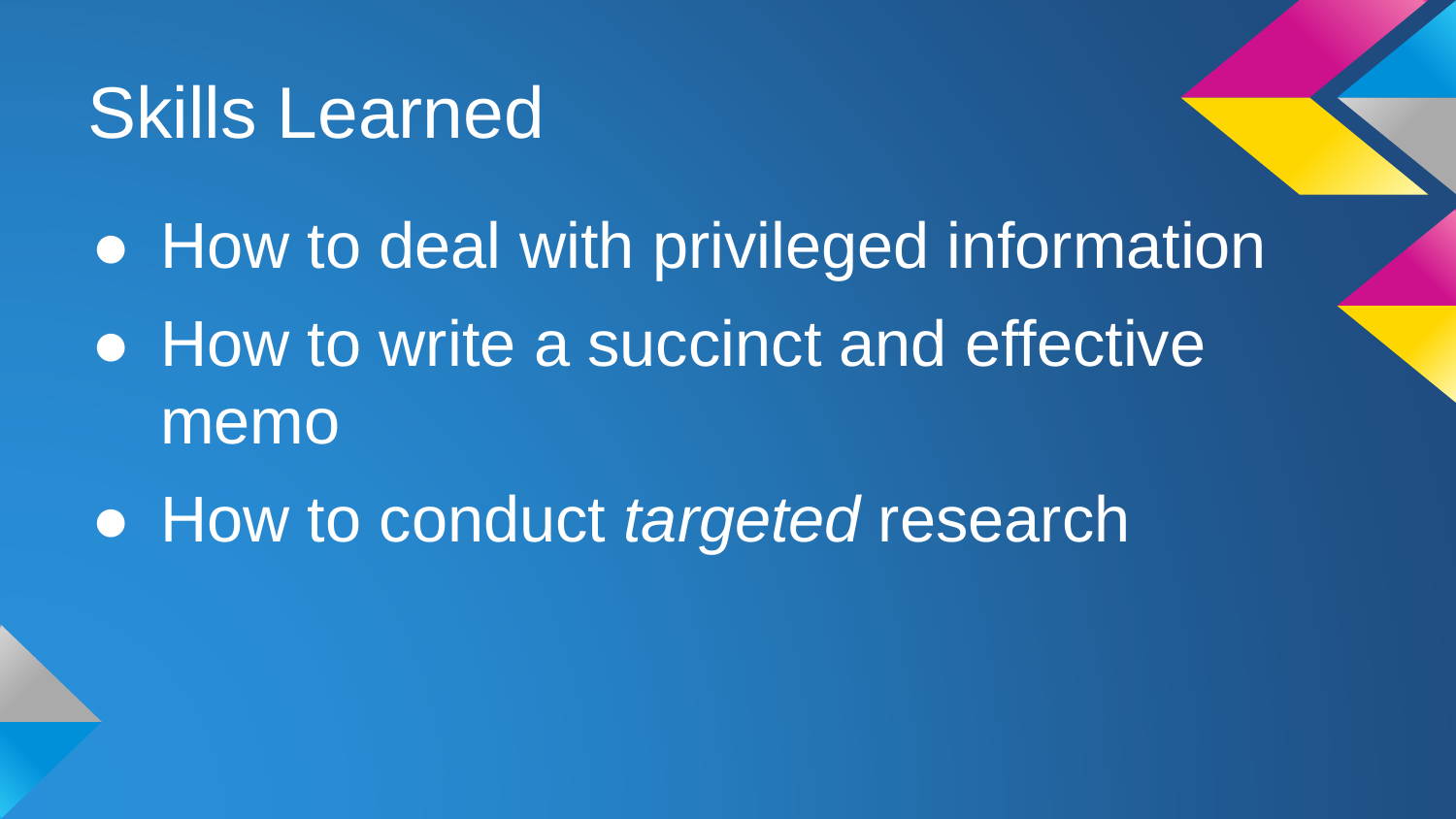## Insight into Field

● Inter-agency cooperation and difficulties • Travel and negotiations **• Foreign Service vs Civil Service** • Internal hierarchy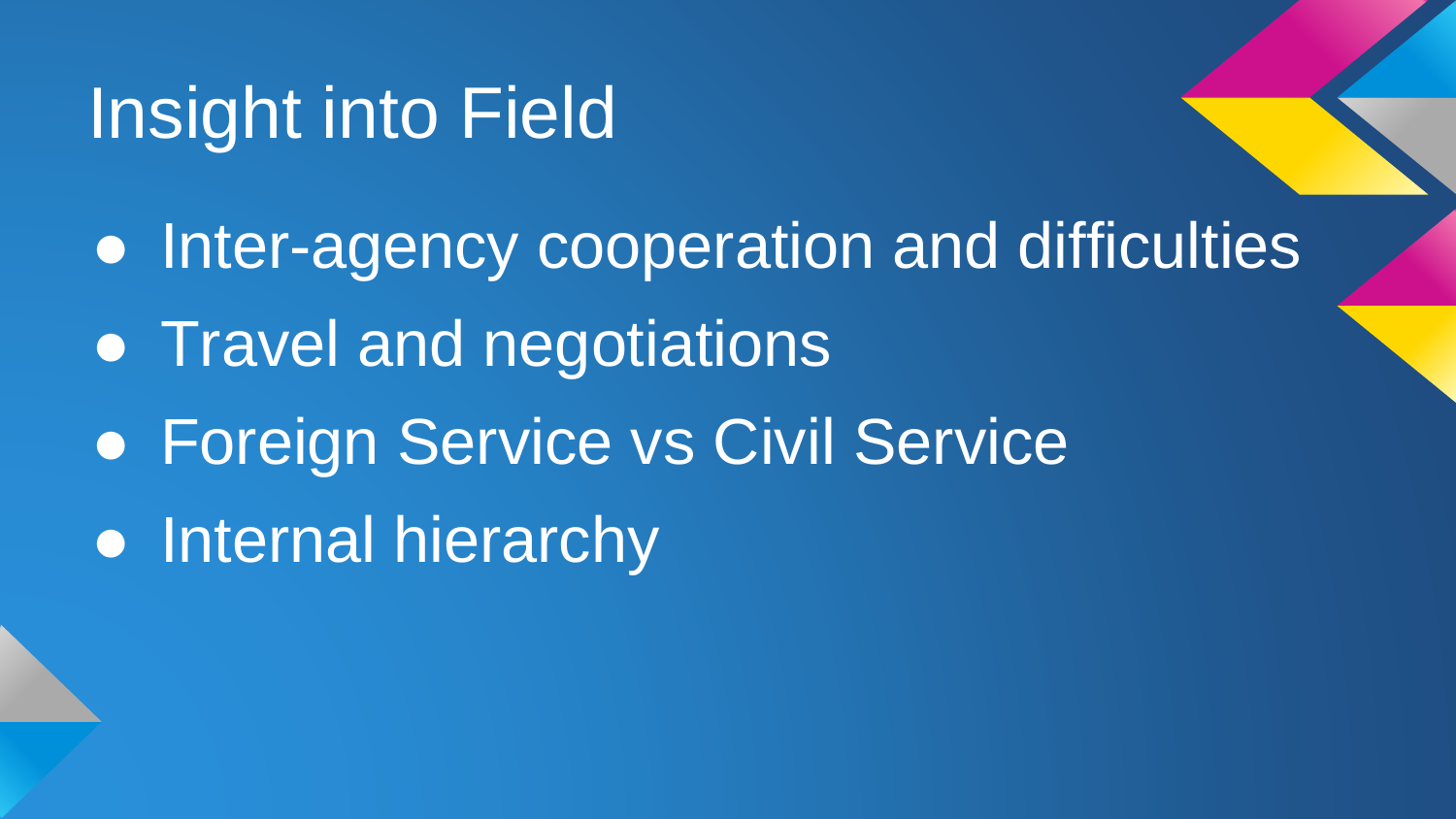## Helpful Experience

- Security clearance process
- Expectations in the State Department setting
- Pace of environment at times fast and at others, slow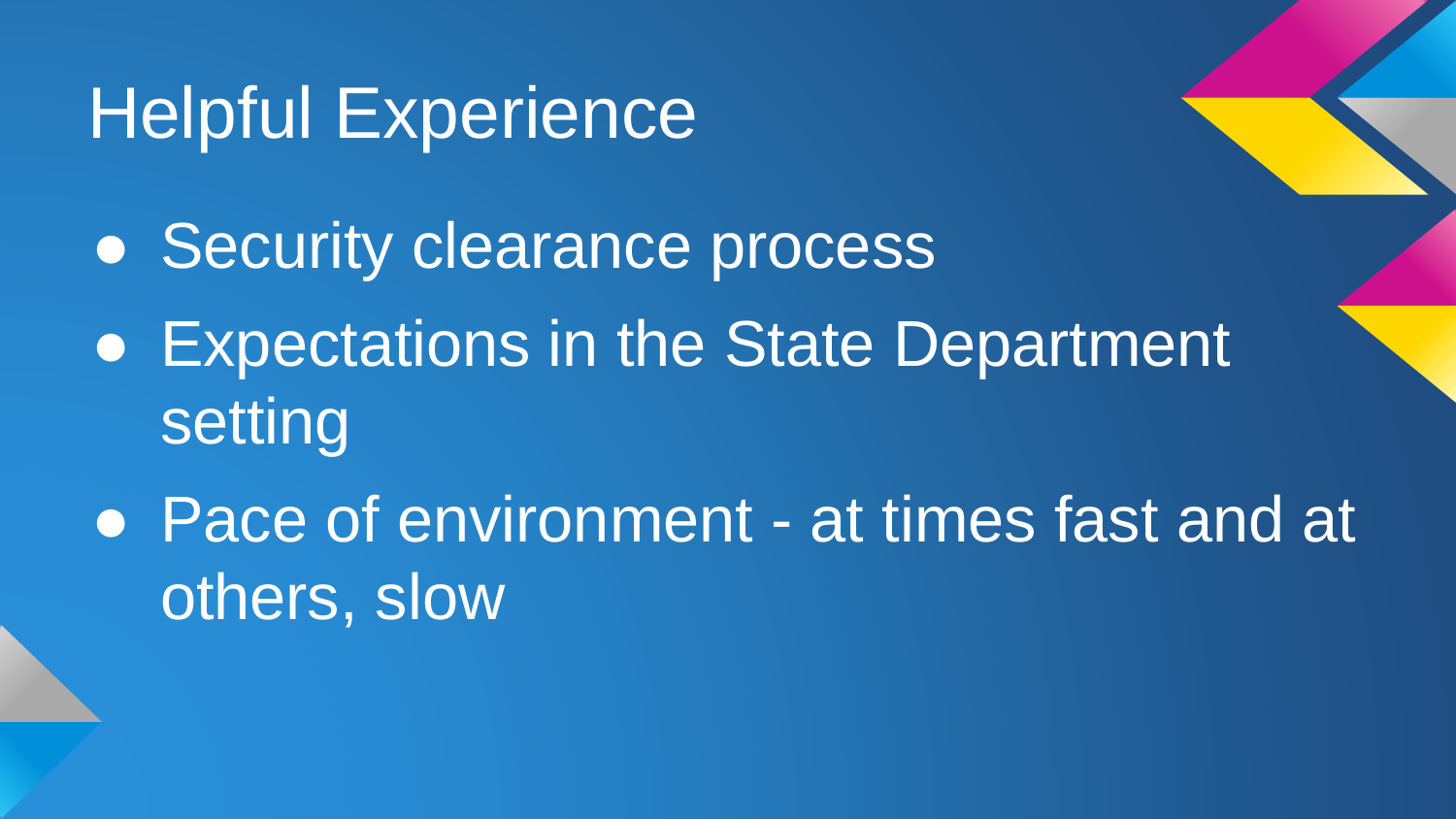#### Graduate School Preparation

Gave me ideas of what to study, what they support

• Finance higher education • International trade law ● Area Studies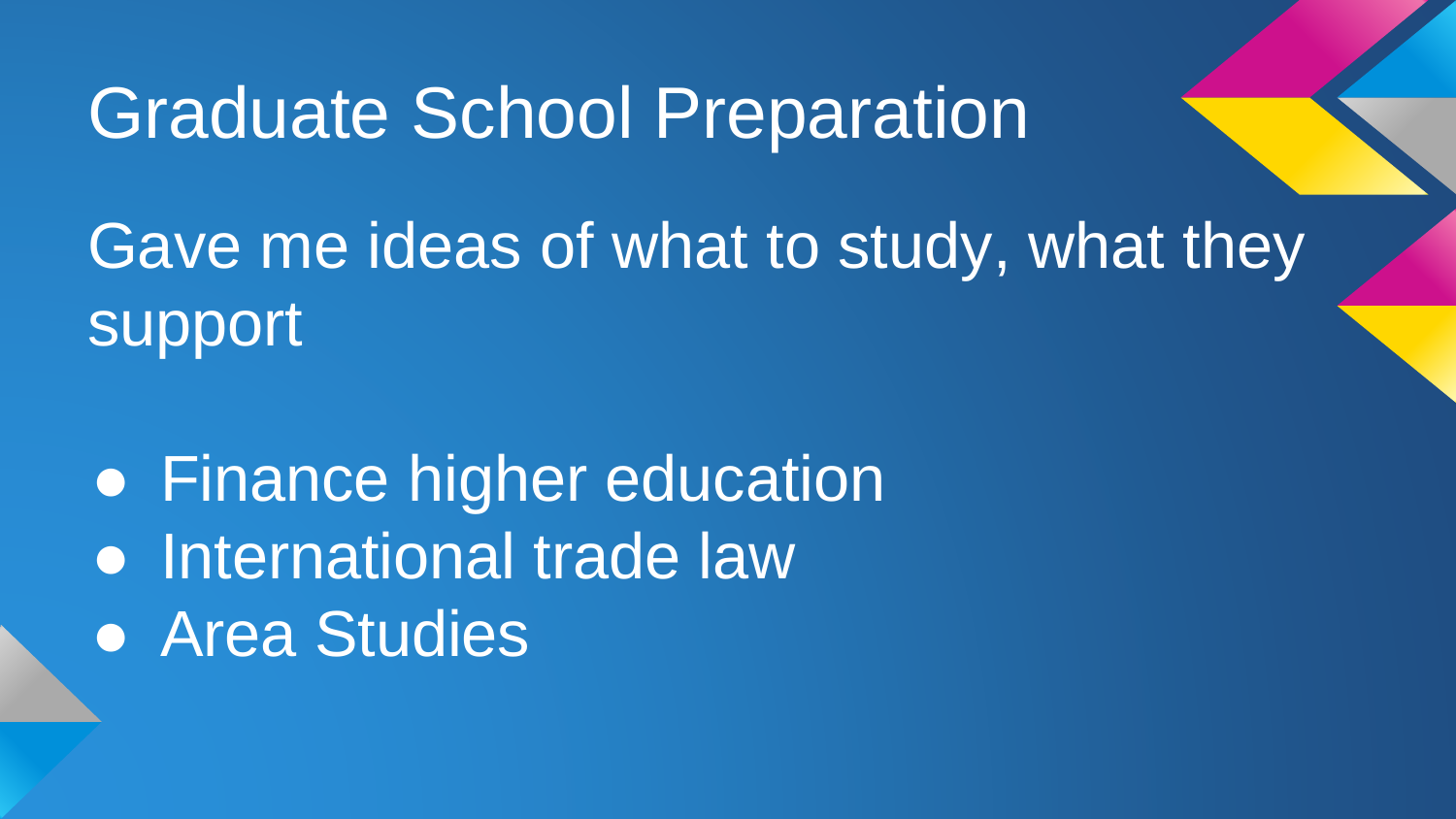#### **Network**

Everyone there was welcoming and willing to help me learn the nuances of trade policy

Since they are so mobile, the network expands and changes, giving me access to several different areas and people